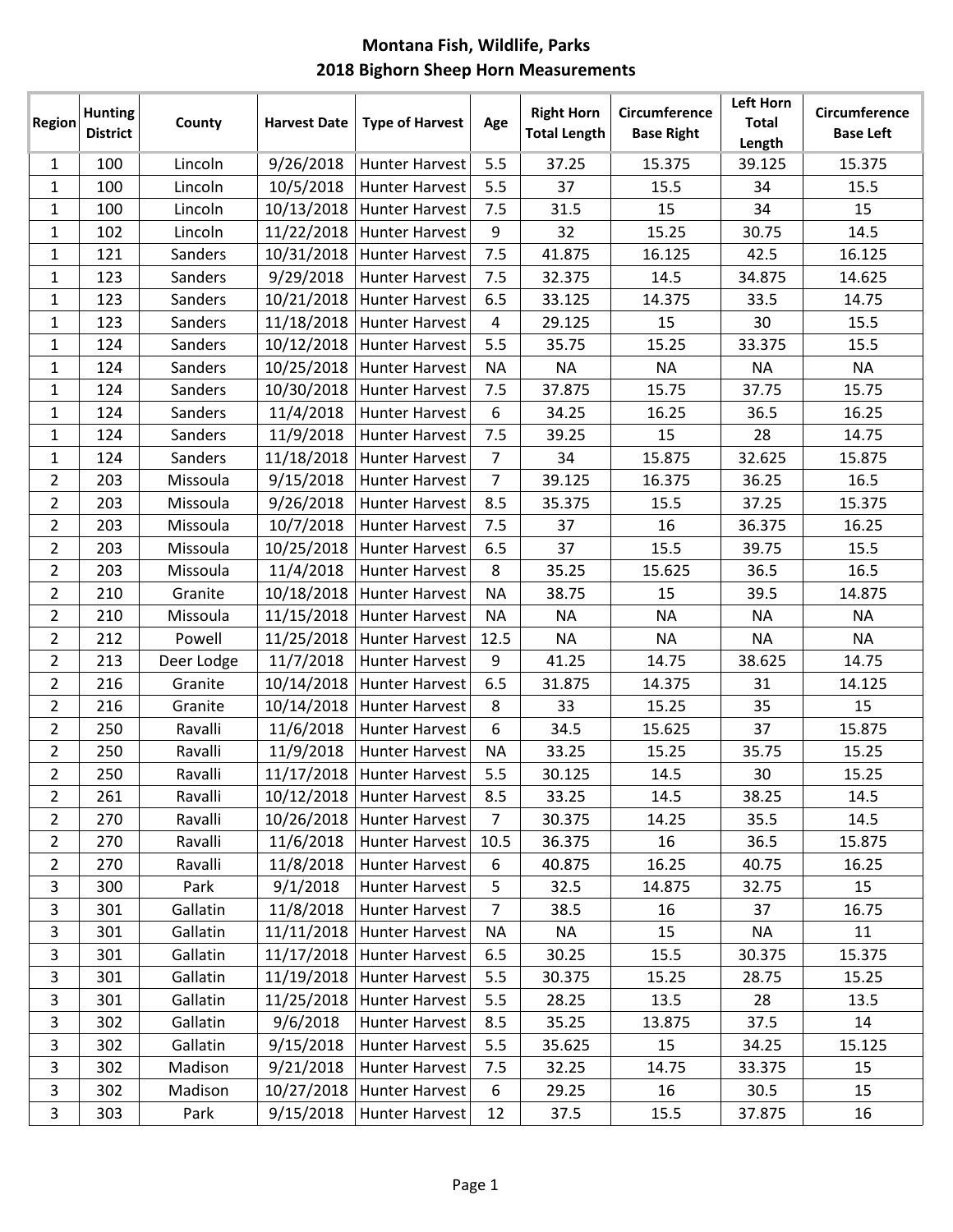| Region         | <b>Hunting</b><br><b>District</b> | County             | <b>Harvest Date</b> | <b>Type of Harvest</b> | Age            | <b>Right Horn</b><br><b>Total Length</b> | Circumference<br><b>Base Right</b> | <b>Left Horn</b><br><b>Total</b><br>Length | Circumference<br><b>Base Left</b> |
|----------------|-----------------------------------|--------------------|---------------------|------------------------|----------------|------------------------------------------|------------------------------------|--------------------------------------------|-----------------------------------|
| 3              | 303                               | Park               | 10/14/2018          | <b>Hunter Harvest</b>  | 5.5            | 34.75                                    | 14.625                             | 37.5                                       | 14.625                            |
| 3              | 304                               | Gallatin           | 9/19/2018           | <b>Hunter Harvest</b>  | 4.5            | 28.875                                   | 15.125                             | 28.375                                     | 15                                |
| 3              | 330                               | Madison            | 10/30/2018          | <b>Hunter Harvest</b>  | 8.5            | 41                                       | 14.5                               | 43.5                                       | 14.5                              |
| 3              | 340                               | <b>Silver Bow</b>  | 10/20/2018          | <b>Hunter Harvest</b>  | 7.5            | 37.25                                    | 15                                 | 37.25                                      | 15                                |
| 3              | 340                               | Silver Bow         | 11/17/2018          | <b>Hunter Harvest</b>  | 8              | 36                                       | 16.5                               | 33.375                                     | 16.375                            |
| 4              | 421                               | Teton              | 9/18/2018           | <b>Hunter Harvest</b>  | 9.5            | 34.375                                   | 13.125                             | 36.25                                      | 13.25                             |
| 4              | 421                               | Teton              | 11/14/2018          | <b>Hunter Harvest</b>  | 8.5            | 38.75                                    | 15.25                              | 35.25                                      | 14.5                              |
| 4              | 422                               | Teton              | 10/7/2018           | <b>Hunter Harvest</b>  | 9.5            | 38                                       | 14                                 | 40.5                                       | 13.75                             |
| 4              | 422                               | Teton              | 10/23/2018          | <b>Hunter Harvest</b>  | 9.5            | 39                                       | 15.375                             | 38.875                                     | 15.625                            |
| 4              | 422                               | Teton              | 11/9/2018           | <b>Hunter Harvest</b>  | 9.5            | 38                                       | 13.5                               | 39.25                                      | 13.75                             |
| 4              | 422                               | Teton              | 11/17/2018          | <b>Hunter Harvest</b>  | 5.5            | 36.5                                     | 16                                 | 36.75                                      | 16.125                            |
| 4              | 423                               | Teton              | 11/16/2018          | <b>Hunter Harvest</b>  | 8.5            | 36                                       | 14.25                              | 37.25                                      | 14.25                             |
| 4              | 423                               | Teton              | 11/24/2018          | Hunter Harvest         | 10.5           | 33.75                                    | 13                                 | 36.75                                      | 14.25                             |
| 4              | 424                               | Lewis And Clark    | 11/7/2018           | <b>Hunter Harvest</b>  | 8.5            | 36.125                                   | 14.25                              | 36.5                                       | 15.125                            |
| 4              | 424                               | Lewis And Clark    | 11/12/2018          | <b>Hunter Harvest</b>  | 9.5            | 38.5                                     | 15                                 | 38                                         | 15.5                              |
| 4              | 424                               | Lewis And Clark    | 11/12/2018          | <b>Hunter Harvest</b>  | 8.5            | 37.5                                     | 15                                 | 38.5                                       | 14.75                             |
| 4              | 441                               | Teton              | 11/13/2018          | <b>Hunter Harvest</b>  | 9.5            | 34.875                                   | 14.25                              | 38                                         | 14.25                             |
| 4              | 455                               | Cascade            | 9/15/2018           | <b>Hunter Harvest</b>  | 7.5            | 34.625                                   | 16                                 | 39.25                                      | 16.375                            |
| 4              | 455                               | Cascade            | 11/23/2018          | <b>Hunter Harvest</b>  | 8.5            | 33.25                                    | 14.5                               | 35.625                                     | 14.75                             |
| 4              | 482                               | Fergus             | 9/6/2018            | <b>Hunter Harvest</b>  | 6              | 36.25                                    | 15.625                             | 36.75                                      | 16                                |
| 4              | 482                               | Fergus             | 9/13/2018           | <b>Hunter Harvest</b>  | 6.5            | 36.25                                    | 16.125                             | 36.875                                     | 16                                |
| 4              | 482                               | Fergus             | 9/15/2018           | <b>Auction Tag</b>     | 7.5            | 37.25                                    | 16.375                             | 41                                         | 16.25                             |
| 4              | 482                               | Fergus             | 9/15/2018           | <b>Hunter Harvest</b>  | 8.5            | 41.25                                    | 15.375                             | 40.5                                       | 15.75                             |
| 4              | 482                               | Fergus             | 9/15/2018           | <b>Hunter Harvest</b>  | 8.5            | 36                                       | 15.25                              | 35.25                                      | 14.875                            |
| 4              | 482                               | Fergus             | 9/15/2018           | <b>Hunter Harvest</b>  | 6              | 40.75                                    | 16.375                             | 40.75                                      | 16.5                              |
| 4              | 482                               | Fergus             | 9/15/2018           | <b>Hunter Harvest</b>  | 8              | 33.75                                    | 15.25                              | 35.5                                       | 15.25                             |
| 4              | 482                               | Fergus             | 9/15/2018           | <b>Hunter Harvest</b>  | 8              | 38.875                                   | 15.375                             | 37.5                                       | 15.625                            |
| 4              | 482                               | Fergus             | 9/17/2018           | <b>Hunter Harvest</b>  | $\overline{7}$ | 35.5                                     | 15.25                              | 39.25                                      | 15.125                            |
| 4              | 482                               | Fergus             | 9/17/2018           | <b>Hunter Harvest</b>  | 5              | 39                                       | 16.625                             | 37.5                                       | 16.75                             |
| 4              | 482                               | Fergus             | 9/24/2018           | <b>Super Tag</b>       | 8              | 41                                       | 16                                 | 37.625                                     | 16                                |
| 4              | 482                               | Fergus             | 10/7/2018           | <b>Hunter Harvest</b>  | 6              | 39.25                                    | 16                                 | 37.25                                      | 16                                |
| 4              | 482                               | Fergus             | 10/9/2018           | <b>Hunter Harvest</b>  | 8.5            | 39.125                                   | 15.75                              | 38.25                                      | 15.5                              |
| 4              | 482                               | Fergus             | 10/18/2018          | <b>Hunter Harvest</b>  | 7.5            | 39                                       | 16.625                             | 36.625                                     | 16.375                            |
| 4              | 482                               | Fergus             | 10/21/2018          | <b>Hunter Harvest</b>  | 8              | 37.875                                   | 17.25                              | 36.75                                      | 16.375                            |
| $\overline{a}$ | 482                               | Fergus             | 11/3/2018           | <b>Hunter Harvest</b>  | 8              | 37.125                                   | 15                                 | 40.375                                     | 15                                |
| 4              | 482                               | Fergus             | 11/6/2018           | <b>Hunter Harvest</b>  | 4.5            | 34.75                                    | 16.5                               | 33                                         | 16.5                              |
| 4              | 482                               | Fergus             | 11/13/2018          | <b>Hunter Harvest</b>  | 8              | 39.25                                    | 15.625                             | 37.25                                      | 15.625                            |
| 4              | 482                               | Fergus             | 11/15/2018          | <b>Hunter Harvest</b>  | 8              | 40.375                                   | 14.75                              | 40.875                                     | 14.75                             |
| 4              | 482                               | Fergus             | 11/20/2018          | Hunter Harvest         | 9.5            | 40.125                                   | 16.5                               | 38                                         | 16.25                             |
| 4              | 482                               | Fergus             | 11/24/2018          | <b>Hunter Harvest</b>  | 4.5            | 34.25                                    | 16                                 | 32.875                                     | 16                                |
| 5              | 500                               | Park               | 9/17/2018           | <b>Hunter Harvest</b>  | 7.5            | 29                                       | 14.25                              | 30.25                                      | 14.25                             |
| 5              | 500                               | <b>Sweet Grass</b> | 9/22/2018           | <b>Hunter Harvest</b>  | 6.5            | 33.375                                   | 13.75                              | 33.25                                      | 13.75                             |
| 5              | 501                               | Stillwater         | 9/15/2018           | <b>Hunter Harvest</b>  | 8.5            | 33.5                                     | 13.625                             | 34.5                                       | 13.625                            |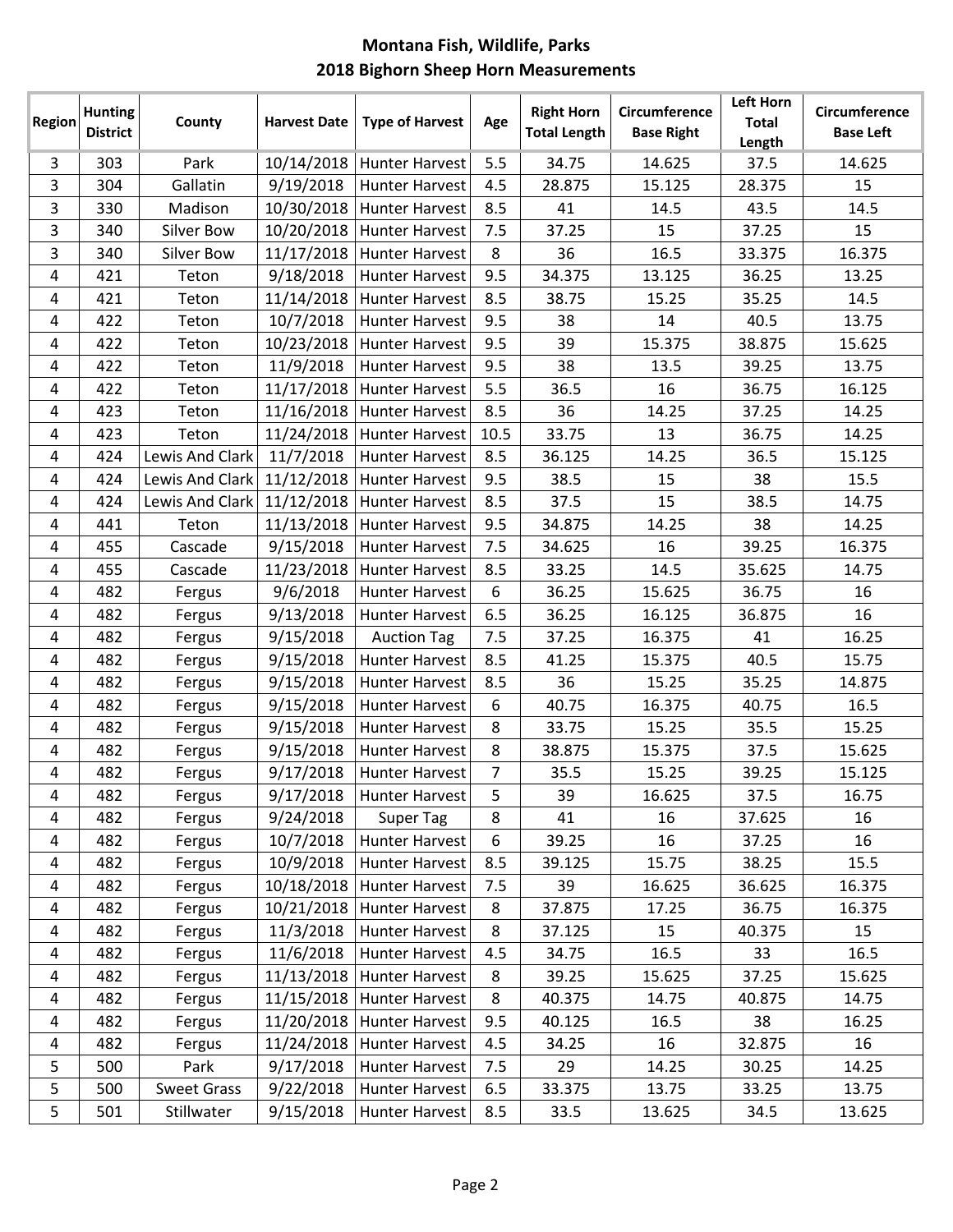| Region | <b>Hunting</b>  | County        | <b>Harvest Date</b> | <b>Type of Harvest</b>    | Age  | <b>Right Horn</b>   | <b>Circumference</b> | <b>Left Horn</b><br><b>Total</b> | Circumference    |
|--------|-----------------|---------------|---------------------|---------------------------|------|---------------------|----------------------|----------------------------------|------------------|
|        | <b>District</b> |               |                     |                           |      | <b>Total Length</b> | <b>Base Right</b>    | Length                           | <b>Base Left</b> |
| 5      | 501             | Stillwater    | 9/18/2018           | <b>Hunter Harvest</b>     | 7.5  | 36                  | 14.75                | 35.5                             | 14.75            |
| 5      | 502             | Carbon        | 10/25/2018          | <b>Hunter Harvest</b>     | 5    | 27.75               | 12.75                | 30.125                           | 13.125           |
| 5      | 503             | Carbon        | 11/3/2018           | <b>Hunter Harvest</b>     | 6.5  | 34.5                | 15.25                | 32.125                           | 15               |
| 5      | 503             | Carbon        | 11/6/2018           | <b>Hunter Harvest</b>     | 5.5  | 27.5                | 15.25                | 28.375                           | 15.25            |
| 5      | 503             | Carbon        | 11/17/2018          | <b>Hunter Harvest</b>     | 5.5  | 29.5                | 13.75                | 29.5                             | 13.75            |
| 6      | 620             | Phillips      | 11/3/2018           | <b>Hunter Harvest</b>     | 6.5  | 42                  | 15.75                | 37.5                             | 15.75            |
| 6      | 622             | Phillips      | 9/15/2018           | <b>Hunter Harvest</b>     | 7.5  | 37.25               | 17.375               | 39.75                            | 17.25            |
| 6      | 622             | Phillips      | 9/15/2018           | <b>Hunter Harvest</b>     | 6.5  | 43.125              | 16.75                | 41.875                           | 16.625           |
| 6      | 622             | Valley        | 9/17/2018           | <b>Hunter Harvest</b>     | 7.5  | 32.625              | 15.375               | 33                               | 15.375           |
| 6      | 622             | Phillips      | 9/21/2018           | <b>Hunter Harvest</b>     | 5.5  | 31                  | 15.25                | 36.875                           | 15.25            |
| 6      | 622             | Phillips      | 9/25/2018           | <b>Hunter Harvest</b>     | 9.5  | 35.5                | 15.125               | 36.75                            | 15.125           |
| 6      | 622             | Phillips      | 10/7/2018           | <b>Hunter Harvest</b>     | 6.5  | 37.375              | 16.625               | 37.375                           | 17               |
| 6      | 622             | Phillips      | 10/11/2018          | <b>Hunter Harvest</b>     | 5.5  | 35.625              | 15                   | 32.75                            | 15               |
| 6      | 622             | Phillips      | 10/12/2018          | <b>Hunter Harvest</b>     | 7.5  | 38.5                | 16.25                | 39.75                            | 16               |
| 6      | 622             | Phillips      | 10/14/2018          | <b>Hunter Harvest</b>     | 7.5  | 37.125              | 16.75                | 37.125                           | 16.5             |
| 6      | 622             | Phillips      | 10/16/2018          | <b>Hunter Harvest</b>     | 6.5  | 33.125              | 15                   | 34.75                            | 15.75            |
| 6      | 622             | Phillips      | 10/22/2018          | <b>Hunter Harvest</b>     | 6.5  | 36.875              | 15.5                 | 37.75                            | 15.5             |
| 6      | 622             | Phillips      | 10/26/2018          | <b>Hunter Harvest</b>     | 7.5  | 39                  | 16.625               | 37                               | 16.875           |
| 6      | 622             | Valley        | 10/28/2018          | <b>Hunter Harvest</b>     | 6.5  | 36                  | 15.75                | 37.75                            | 15.375           |
| 6      | 622             | Phillips      | 11/5/2018           | <b>Hunter Harvest</b>     | 6.5  | 35.25               | 17                   | 36.875                           | 17               |
| 6      | 622             | Phillips      | 11/6/2018           | <b>Hunter Harvest</b>     | 6.5  | 35.375              | 15.875               | 36.125                           | 16               |
| 6      | 622             | Phillips      | 11/7/2018           | <b>Hunter Harvest</b>     | 6.5  | 37.25               | 15                   | 34.625                           | 15               |
| 6      | 622             | Phillips      | 11/8/2018           | <b>Hunter Harvest</b>     | 6.5  | 36.5                | 15.125               | 35.125                           | 15.125           |
| 6      | 622             | Phillips      | 11/10/2018          | <b>Hunter Harvest</b>     | 4.5  | 33                  | 14.625               | 32.5                             | 14.375           |
| 6      | 622             | Phillips      | 11/13/2018          | <b>Hunter Harvest</b>     | 5.5  | 30.25               | 16.75                | 31                               | 16.25            |
| 6      | 680             | Chouteau      | 9/15/2018           | <b>Hunter Harvest</b>     | 6.5  | 38.625              | 17.125               | 34                               | 17.125           |
| 6      | 680             | Blaine        | 9/17/2018           | <b>Hunter Harvest</b>     | 12.5 | 33.5                | 15.25                | 33.25                            | 15.25            |
| 6      | 680             | Blaine        | 9/21/2018           | <b>Hunter Harvest</b>     | 4.5  | 34.25               | 16.25                | 35.25                            | 16               |
| 6      | 680             | <b>Blaine</b> | 9/29/2018           | <b>Hunter Harvest</b>     | 5.5  | 33.5                | 15.625               | 35.75                            | 15.5             |
| 6      | 680             | Chouteau      | 9/29/2018           | <b>Hunter Harvest</b>     | 6.5  | 37                  | 15.125               | 41.375                           | 15               |
| 6      | 680             | <b>Blaine</b> | 10/2/2018           | <b>Hunter Harvest</b>     | 4.5  | 35.875              | 15.5                 | 37.5                             | 15.5             |
| 6      | 680             | Chouteau      | 10/5/2018           | <b>Hunter Harvest</b>     | 6.5  | 38.375              | 16.25                | 39.25                            | 15.875           |
| 6      | 680             | <b>NA</b>     | 10/7/2018           | <b>Hunter Harvest</b>     | 6.5  | 39                  | 15.875               | 38.125                           | 15.875           |
| 6      | 680             | <b>Blaine</b> | 10/9/2018           | <b>Hunter Harvest</b>     | 5.5  | 38.25               | 16.25                | 35                               | 16.5             |
| 6      | 680             | <b>Blaine</b> | 10/14/2018          | <b>Hunter Harvest</b>     | 8.5  | 39.5                | 16                   | 36.5                             | 15.875           |
| 6      | 680             | <b>Blaine</b> | 10/14/2018          | <b>Hunter Harvest</b>     | 6.5  | 39.75               | 15                   | 37.75                            | 15               |
| 6      | 680             | <b>Blaine</b> |                     | 10/27/2018 Hunter Harvest | 5.5  | 39.75               | 15.25                | 37.125                           | 15.5             |
| 6      | 680             | <b>Blaine</b> | 10/29/2018          | <b>Hunter Harvest</b>     | 5.5  | 40.125              | 17                   | 37.5                             | 17.125           |
| 6      | 680             | Blaine        | 10/29/2018          | <b>Hunter Harvest</b>     | 7.5  | 37.75               | 16.5                 | 40.125                           | 16.75            |
| 6      | 680             | <b>Blaine</b> | 10/30/2018          | Hunter Harvest            | 7.5  | 38.875              | 17                   | 33.5                             | 16.25            |
| 6      | 680             | Blaine        | 11/2/2018           | <b>Hunter Harvest</b>     | 5.5  | 36.75               | 17.75                | 36.75                            | 17.75            |
| 6      | 680             | Chouteau      | 11/3/2018           | <b>Hunter Harvest</b>     | 5.5  | 36                  | 16.75                | 37.5                             | 16.75            |
| 6      | 680             | <b>Blaine</b> | 11/8/2018           | <b>Hunter Harvest</b>     | 4.5  | 38.625              | 15.5                 | 39.5                             | 15.625           |